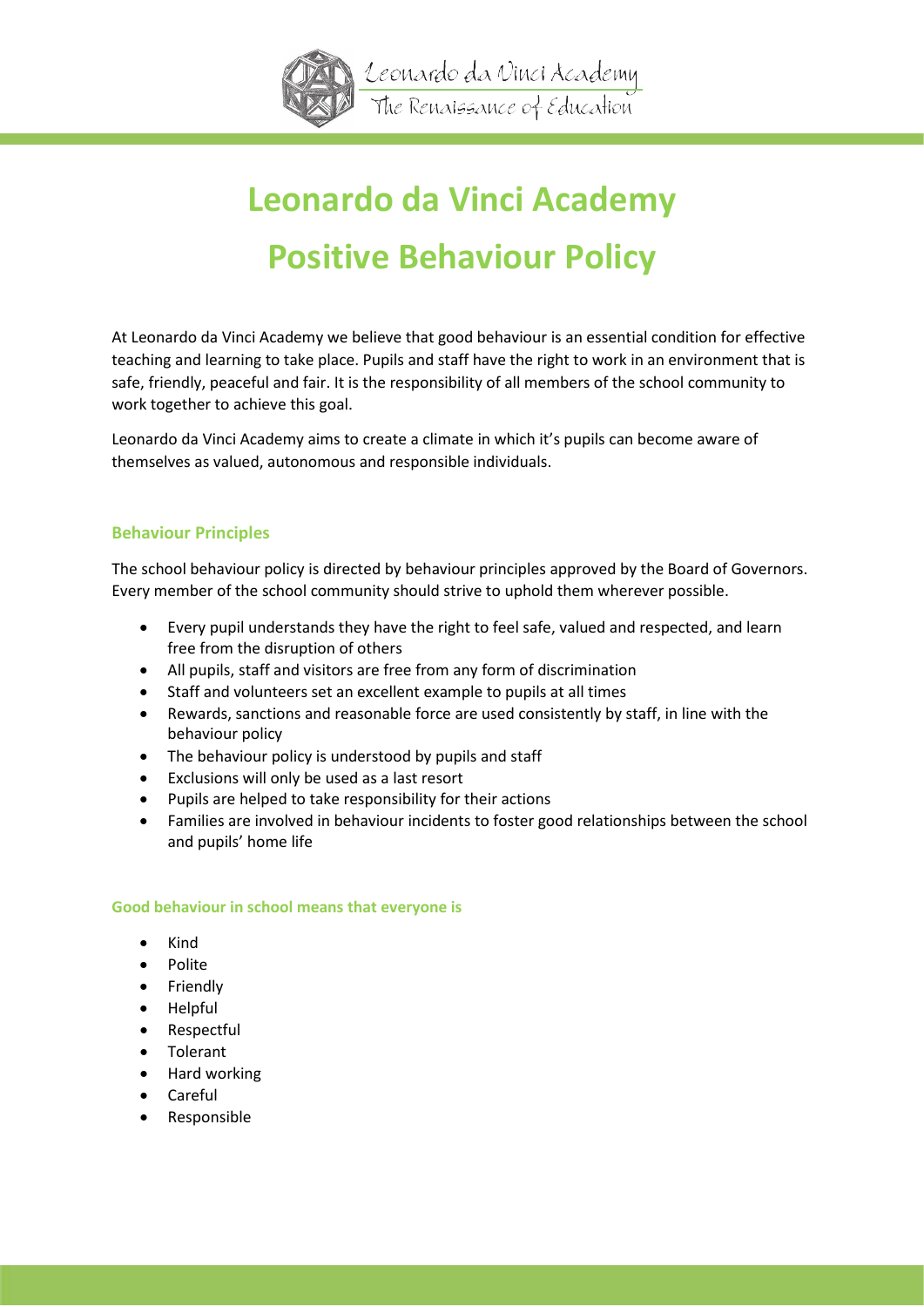

# **Staff who work with students will:**

- Help them develop into caring and thoughtful people who respect and value feelings, opinions, beliefs, property and differences.
- Encourage the value of good behaviour.
- Develop their self-esteem.
- Develop their self-discipline.
- Help them to co-operate.
- Create a positive and stimulating learning environment.
- Work with each other to ensure that the students develop socially, personally, academically and morally in preparation for a positive role in society.

# **Objectives for good behaviour**

# **We support positive behaviour in a positive environment through:**

- A consistent approach throughout the whole school both in and out of the classroom
- Whole school planning for personal, social, health and emotional education (PSHEE)
- Acknowledging and following agreed behaviour practices
- Encouraging the students to be part of a whole school team and become responsible members within it
- Encouraging respect and care for all belongings
- Creating a stimulating classroom environment
- Providing clear and positive learning experiences
- Offering a broad and balanced curriculum that is well prepared and appropriate to the needs of the students

# **Staff can achieve this through**

- Firmly and consistently applying policies to promote positive behaviour
- Being effective role models, showing good manners and setting a good example
- Practicing good behaviour towards everyone
- Teaching appropriate behaviour and being prepared to give positive feedback when it is seen
- Showing respect towards each individual student
- Not accepting bullying or any other anti-social behaviour
- Being fair and consistent
- Responding quietly, calmly, positively, politely and consistently within all situations
- Listening to student concerns
- Handling confidential information sensitively
- Avoidance of labelling students as 'naughty' or 'bad'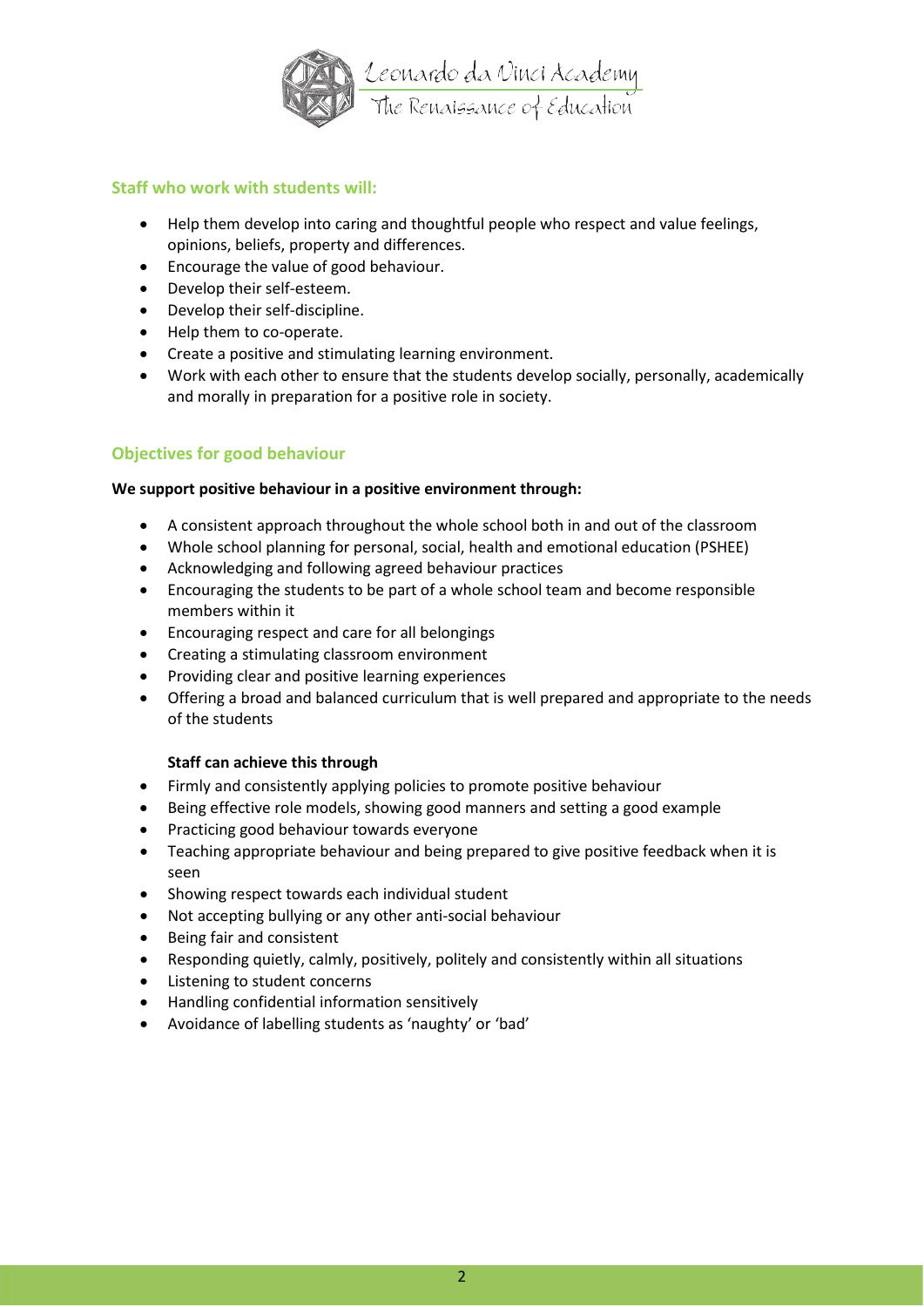

# **School Rules**

As part of Leonardo da Vinci's student leadership ethos, the following school rules have been designed and adopted by the students.

- We will respect our classmates, teachers, ourselves, and the school building.
- We do not tolerate bullying of any kind.
- We will speak English as much as possible so that we improve our language skills.
- We will aim to complete all of our work on time and we will be punctual to classes.
- We will support each other and help each other to learn, showing kindness to others while trying to help those in need.
- We will keep our hands and objects to ourselves.
- We will use technology appropriately to complement our studies.
- We will clean up after ourselves as well as sanitize our hands and our workspaces.
- We are not afraid to ask for help if we do not understand something.
- We will raise our hands when we wish to speak and go to the toilet.
- We do not accept the presence of weapons, cigarettes, drugs, or alcohol in the school.

# **Rewarding good behaviour**

Teachers may reward good behaviour in different ways in an informal or formal basis. We wish to encourage positive behaviour to have value and meaning, being motivated by intrinsic factors, not external rewards.

Informal rewards may include

- Individual praise
- Sharing good work with others in the community

Formal Rewards may include

- A letter or email to parents
- A high behaviour grade in school reports

# **Consequences of breaking a rule**

On occasion students may break school rules, these should be handled as follows

#### **Level 1**

#### **Informal**

The teacher should inform the student of the negative behaviour and ask them to modify their behaviour